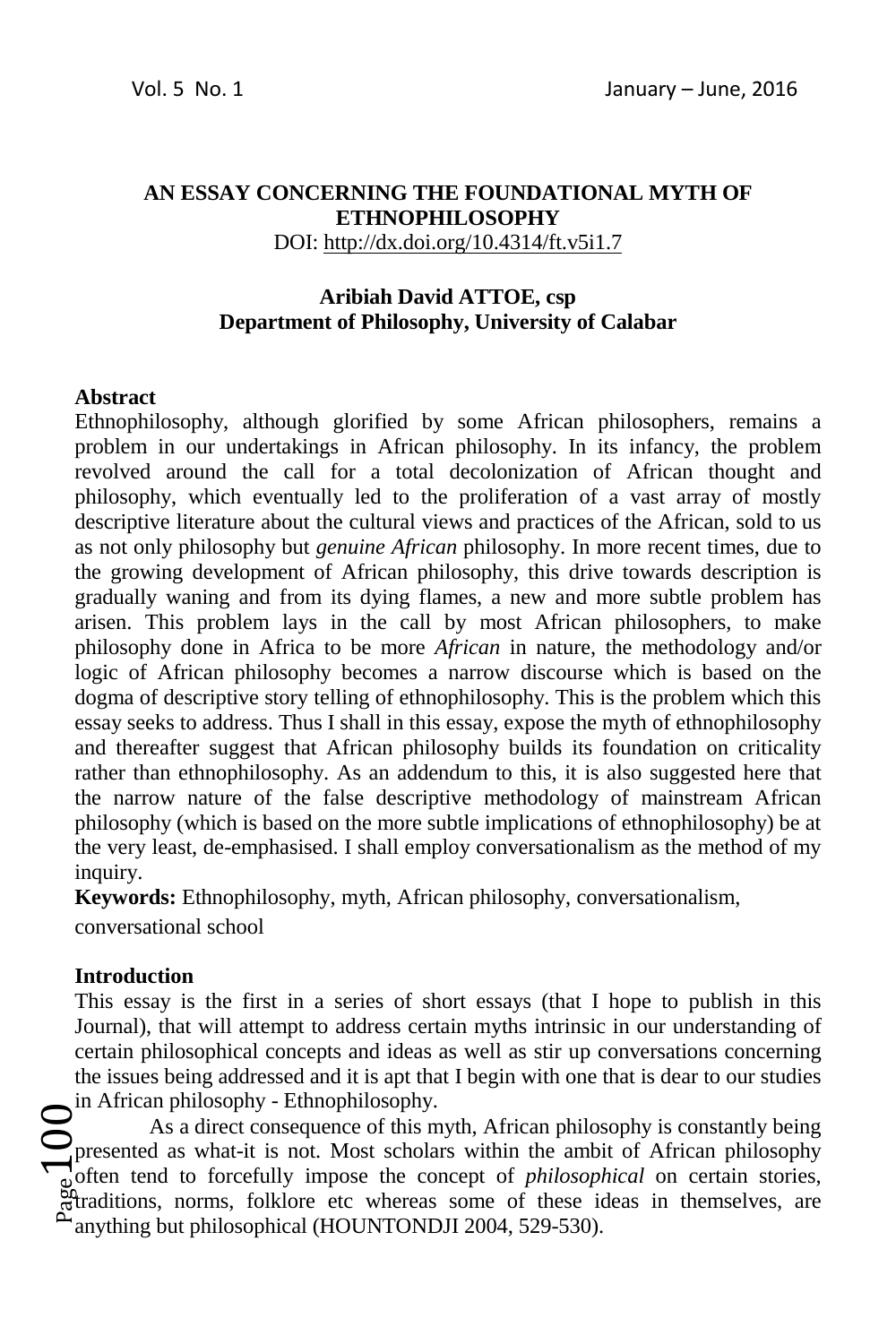## Filosofia Theoretica: Journal of African Philosophy, Culture and Religions

Beyond the consequence of making African philosophy a project of descriptive story-telling, the myth that ethnophilosophy serves as a veritable foundation to authentic African philosophy as propagated by the likes of Ada Agada (2015) is worrisome. In the over-zealousness of most African philosophers to portray the relevance of African philosophy, focus has shifted from *philosophising about ideas*, to a descriptive narrative of *what ideas to philosophise about* in order to achieve *authentic African philosophy*, ultimately mistaking the latter as the former. What is most worrying about this sort of mindset is that in the bid to  $-$  as true Africans – decolonise philosophy as it is done in Africa and/or Africanise the philosophy curriculum in Africa, we lose sight of what philosophy should be. Philosophy reverses its role as a tool for creating and criticising worldviews and ultimately becomes a tool for intellectual politicking. Such an Africanised curriculum or mode of thinking, in a most definitive manner, narrows the imaginative character and intellectual horizon of the African philosopher.

A host of philosophers have had to face severe diatribes from Afrocentrists such as (ONYEWUENYI 1993; OLELA 1984; MOMOH 2000, etc.,); for their position that philosophy should not be watered down in a desperation to establish the existence of African philosophy. These philosophers like (HOUNTONDJI 1996; ORUKA 1975; WIREDU 1980, BODUNRIN 1984; WRIGHT 1984; MAURIER 1984, etc.,) who are clear-minded on how philosophy should proceed in the African place have been accused of Eurocentrism and even of logocentricism (OUTLAW 2003). These issues are not the concern of my paper so I shall let them be. My concern has to do with the resurgence of ethnophilosophy in our time specifically as it is being marketed as the very foundation of African philosophy. It is my conviction that any philosophy that is worth its name must stand on a firm foundation. Ethnophilosophy is no such foundation.

This is the problem which this essay seeks to expose and will attempt to address. In order to achieve this, I shall begin by exposing what I call 'the myth of ethnophilosophy'. In addressing this myth, this essay hopes to stir up conversations that would invariably redirect the study and course of African philosophy from ethnophilosophy to philosophy proper.

#### **The Myth**

 $\sum_{\substack{\text{our} \\ \text{approx}}}$ <br> $\sum_{\substack{\text{supp} \\ \text{can}}}$ Philosophy must have an object of study, what it is critical about, what it doubts, the questions it seeks to address, etc., and this object of study is reality. Through our rationalisations and experiences, we encounter reality, plough through the surface of our understanding of reality, in order to expose certain problems and inconsistencies and then attempt to address these inconsistencies, more often than not, raising more problems by doing so. Philosophy itself is usually seen as a second order discipline  $\tilde{\alpha}$  and ultimately universal in its logic. This logic, as most scholars of African philosophy are quick to point out, was usually based on what I shall call the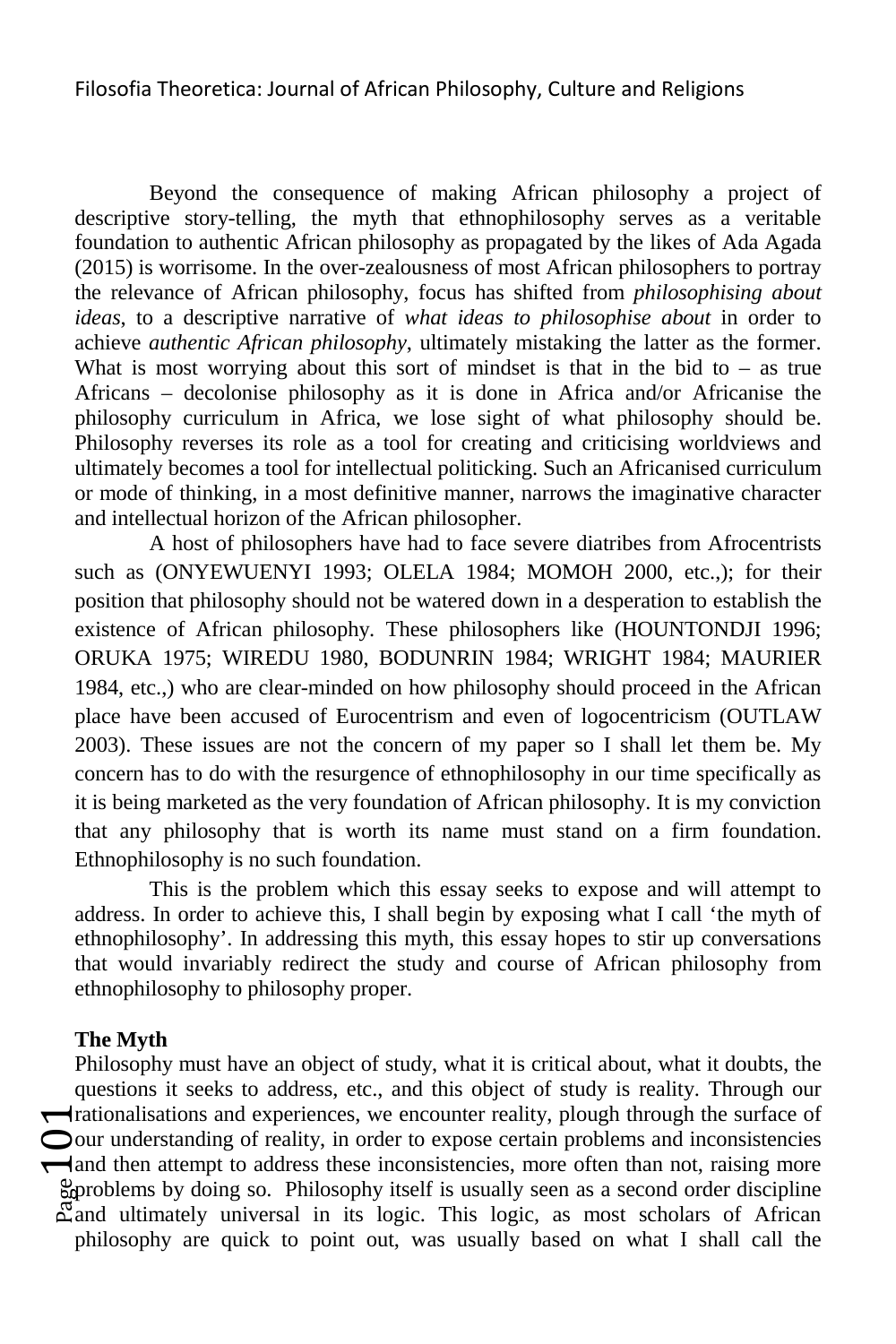"Western paradigm" of philosophy. Armed with its mainly two-valued logic, laws of thought and other such alleged shenanigans, philosophers of the Western paradigm were quick to judge and/or dismiss as invalid, illogical or just plain nonsensical, the prevailing thoughts of other cultures (in this case African thought) or paradigms that did not fully participate in their mode of doing philosophy. This Western paradigm failed to take into cognisance the fact that reality differed, apparently depending on one's geographical and/or cultural context, and as such, it only followed that addressing this context-based realities, one needed to have a corresponding philosophy, tailored towards each specific reality. As a colonising power after the advent of slavery, it is no surprise that within the African context, the Western Paradigm is often seen as a colonising mentality which seeks to consciously but subtly suppress the indigenous thought patterns of the African. Thus the philosopher from Africa becomes at best, an intellectual recluse, ashamed of his "bush" worldview or worse still, an unoriginal thinker, unable to think on his own and at the same time applying an alien Western paradigm on indigenous problems, when the two are not of the same logical order – disaster.

 $\sum_{\substack{\text{cu}\\ \text{the}}}$ This chain of implications advanced the need for indigenous philosophies – and in this context, African philosophy – to find a solid ground in order to have a solid footing in an ocean of Western thought. Ethnophilosophy thus served as one of such seemingly firm foundations on which indigenous philosophies, including African philosophy can stand. The term Ethnophilosophy, Ozumba states, was a term used by Paulin Hountondji to refer to the "works of those anthropologists, sociologists, ethnographers and philosophers who present the collective world-view of African people, their myths and folklores and folk-wisdom as philosophy" (OZUMBA 2009, 9). Ethnophilosophy as I see it, involves a mutual exclusivity and isolation of varying philosophies based on geographical and cultural divide. It is based on the assumption that each society or culture possesses its own unique philosophy which may not be applicable to other cultures. Asouzu describes Ethnophilosophy in no uncertain terms as "that variant of ethnocentric inspired method of inquiry that is easily identifiable. It is that variant of philosophical methodology which considers collecting, describing and informing over the general worldview of a people the target of philosophical investigation. It thereby underestimates the role which personal critical reflection plays in inquiry" (ASOUZU 2007, 37). The more profound thesis of ethnophilosophy is that *philosophy is a product of culture* and as such, culture and/or geographical bearings remain the supreme determinant factor of one's philosophy – differing cultures implying different strands of independent philosophies. Affixed to this view is the penchant to see philosophy as an "us" versus "the others" enterprise, with each  $\bigcirc$ cultural variant of philosophy (especially the African brand), enjoined to defend its "territory" with much verve, in order to enjoy relevance and legitimacy.<br>Armed with this propaedeutic, it is not difficult to see why a self-pronounced

Armed with this propaedeutic, it is not difficult to see why a self-pronounced philosopher like Fainos Mangena is quick to tell us that, "...as Africans of Black extraction, we were doing a disservice to our very own philosophy called Ethno-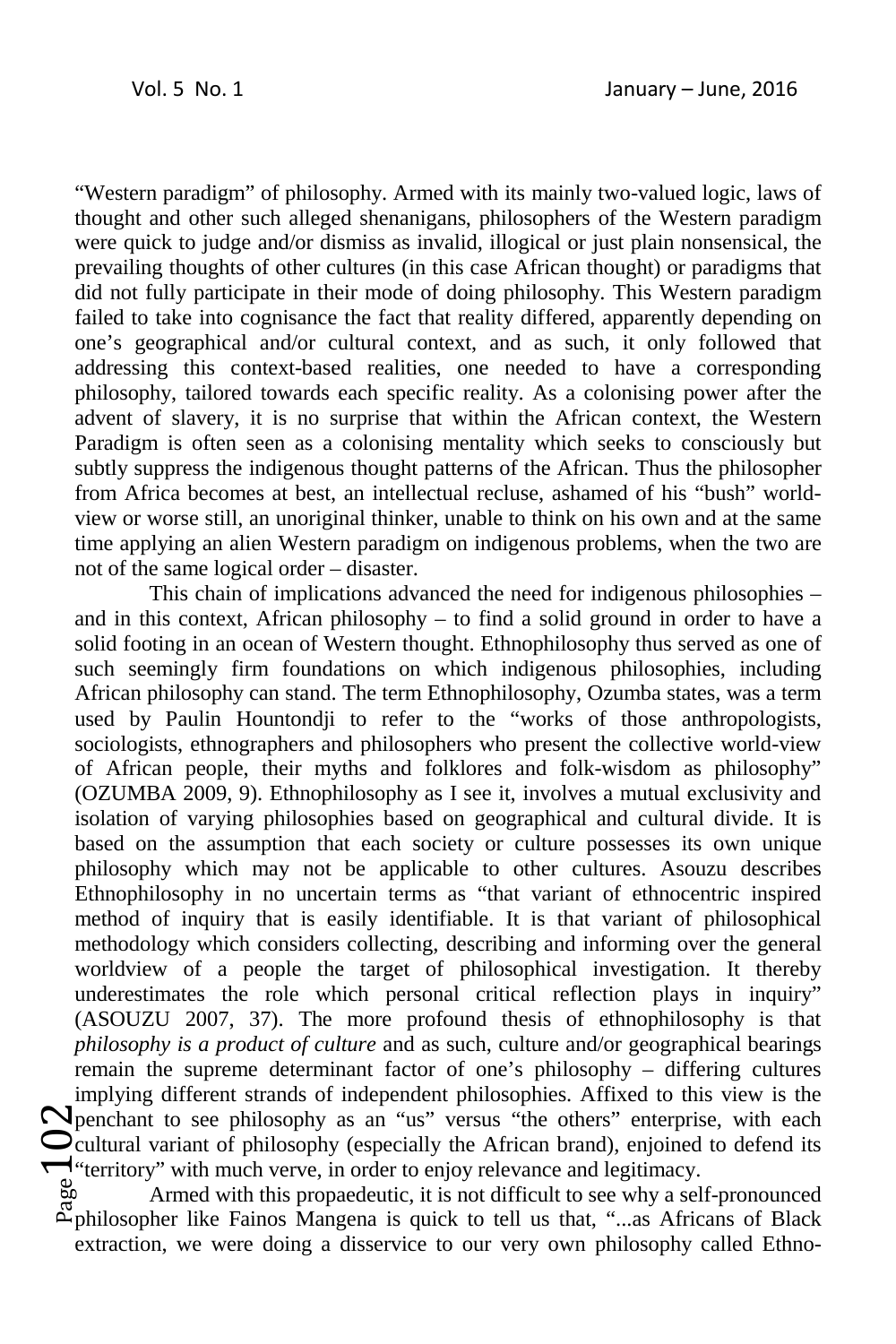## Filosofia Theoretica: Journal of African Philosophy, Culture and Religions

philosophy in [our] ridicule [of it]" he further concludes categorically that ethnophilosophy "is the only philosophy an African of black extraction can be proud of as it is rooted in African tradition and cultures" (MANGENA 2014, 96). Context, perspectivism, relativism and/or subjectivism in its most potent form thus become the building blocks of ethnophilosophy. Pushing this argument further, Ada Agada moves in the same direction, albeit taking a different path. He opines that the narrative of ethnophilosophy should however adopt Africa as its constituency rather than individual tribes (AGADA 2015, 42). For him, ethnophilosophy in the first and second decades of the  $21<sup>st</sup>$  century deserves the myriad of criticisms it is getting and also suggests a redirection of those criticisms to those "inferior ethnophilosophers" who are more akin to addressing their tribesmen and inadvertently ensuring that "African philosophy in the  $21<sup>st</sup>$  century remains primitive and polemic instead of constructive and critical" (AGADA 2015, 42). While it may be easy to accept Agada's position, it only serves to widen the ethnocentric commitments of that brand of African philosophy from the tribe to the continent and the problems associated with ethnophilosophy proper still remains. The traditional thought systems (folktales, proverbs etc) of ancient Africans which Agada considers the fodder for contemporary African philosophy which are mainly descriptive and hardly criticised, can scarcely be considered as the *only* proper "fodder" or foundation befitting of African philosophy. In fact, Agada declares that ethnophilosophy is the proper foundation of African philosophy (2015, 35).

Were we to take ethnophilosophy and the view that philosophy is a product of culture to its logical conclusion; the following immediately becomes undeniable;

- 1. Philosophy is a jamboree of different cultural views. Each of which must be valid and sound, and none of which can be wrong, via context.
- 2. Philosophy is dead and reduced to mere sociological dogmatism as the sacrosanct nature of "cultural context" becomes it new logic.

It may indeed be possible that the above truly is the case, however, let us proceed to analyse the finer details of the issue at hand before such conclusions are made.

## **Addressing the Myth**

 $\sum_{\substack{\text{best} \\ \text{right}}}$ Let us be meta-philosophical for a moment and examine philosophy itself. Philosophy is a product of critical reflection; from critical thoughts about the cosmos, to critical reflections about humans and their interpersonal experiences etc. Beyond mere wondering, philosophy seeks to critically examine the fundamental nature of being (reality), through questions, counter-questions, responses and counterresponses. What is a recurrent theme in the study of philosophy is the search for truth  $\Box$  as well as demarcating truth from falsehood. Although getting at truth is difficult, knowledge of what is false is a much easier affair. Philosophy thus possesses the  $\Delta$  tools for differentiating true conclusions from false conclusions – its logic. As an object of study of philosophy, it would most likely be absurd for one to claim that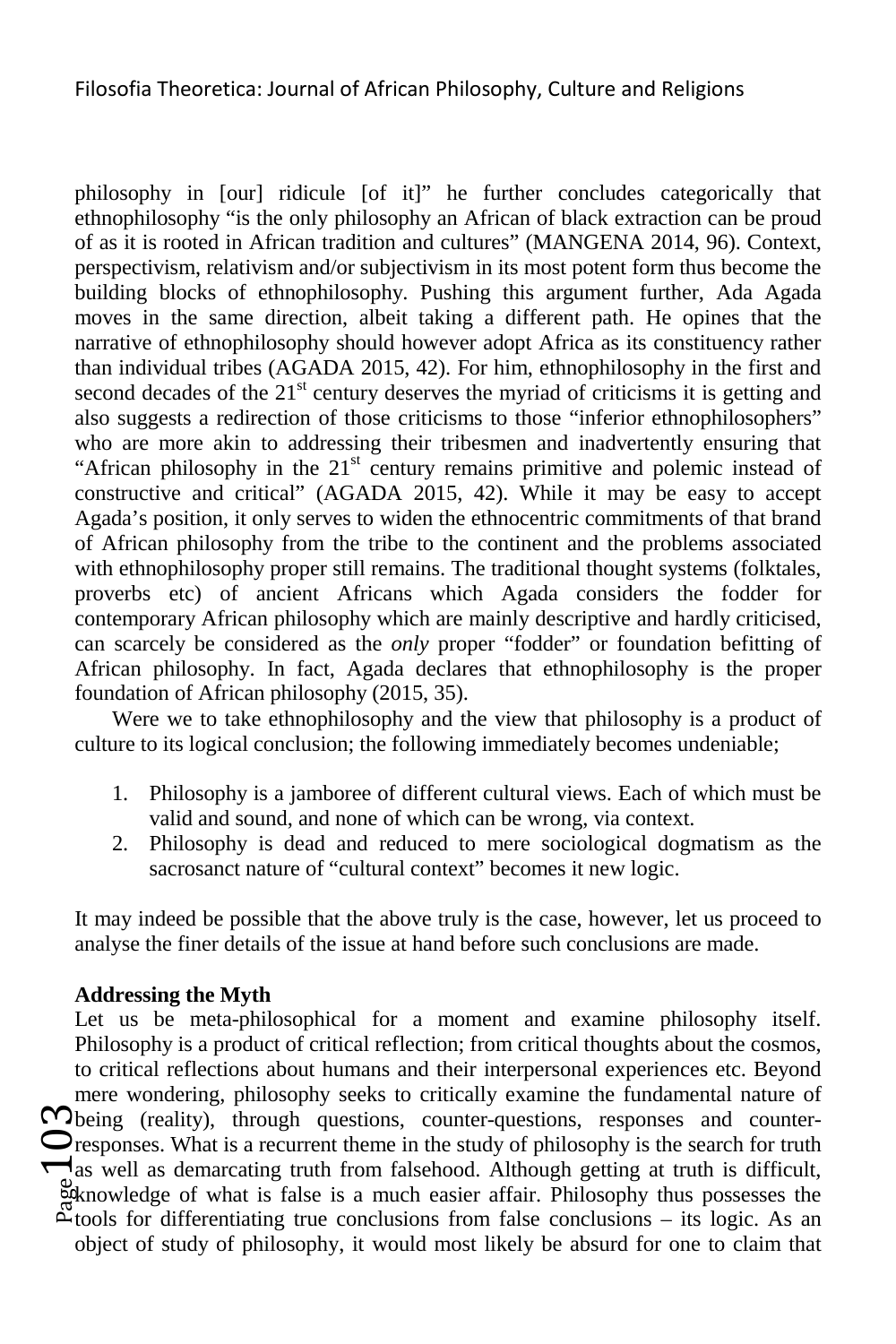philosophy is borne out of culture - that is a myth. If anything, philosophy transcends culture and should be a constant critic of culture - which in all honestly should be seen as a *bandwagon appeal to authority,* which has over time solidified as a way of perceiving and manipulating reality. This view does not however discredit the fact that our unique landscapes and geographical enclave poses unique and somewhat differing realities and problems. However, *what this fact only implies is that the objects of study of philosophy may differ in certain respects and as such although certain areas of confluence regarding the subject matter of their philosophies may*  exist in some respects, it may also differ based on the differing realities their *philosophers may encounter*. *What is worthy of note in all this is the fact that the methodology of philosophy i.e. its tools for identifying falsehood is generally left untouched by both our cultures and differing realities – it is not a product of these factors.* To claim otherwise, is to assert, for instance, that because the topography (land, air, water, urban, jungle, etc.,) influences the style of warfare, such topography therefore *defines* the idea of war itself – which naturally, is to subdue the enemy. It advertently creates a jamboree of philosophies and philosophical claims whose truth worthiness is based on the subjectivity of cultures, inclusive in its acceptance of all claims valid and nonsensical, and exclusive of all criticism on the basis of context. An unscrupulous African philosopher may thus present tales and folklore about thunder gods, chickens and creation, new yam festivals, etc., and pass it off as truth and/or philosophy by rejecting all claims of ludicrousness on the basis of the fact that his critics are not Yoruba (or African). What philosophy thus becomes is an enterprise, not in criticality but an untouchable descriptive narrative of an object of study, placed on the high altar of differing contexts – it becomes the travesty we now know as ethnophilosophy - forgetting that self-criticism as Kolawole rightly points out is the starting point of the philosophical programme because through criticisms, fundamental questions about a subject matter, continues to be raised (KOLAWOLE 1999, 60). For those of us in the Conversational School of Philosophy, we talk about conversations and the sustenance of this critical conversations is paramount to the growth of a philosophy programme (CHIMAKONAM 2015, 465).

 $\sum_{\substack{\text{et} \\ \text{add}}}^{\text{fail}}$ Although the object of study of philosophy may differ across the various geographical divides that exist in the world, it does not however imply that philosophy itself or at least its methodology is different. No matter the reality we are trying to understand, the tools for demarcating truth from untruth, remains universal. These tools I identify as logical validity/soundness and pragmatic viability. That for instance, for most Africans, certain trees or certain inanimate objects may possess spiritual powers is only a *premise* and a matter for debate, not *a philosophy* or a total falsehood, which is based on the context of being African or non-African  $\bullet$  respectively. In other words this essay suggests that unlike the mythical tales of ethnophilosophy, philosophy *qua* philosophy remains a universal discipline and, I daresay, not a product of one's culture or geographical divide and should be seen as  $\mathbb{Z}$  such. Its criticality and observation of facts in an attempt to expose a causal link or a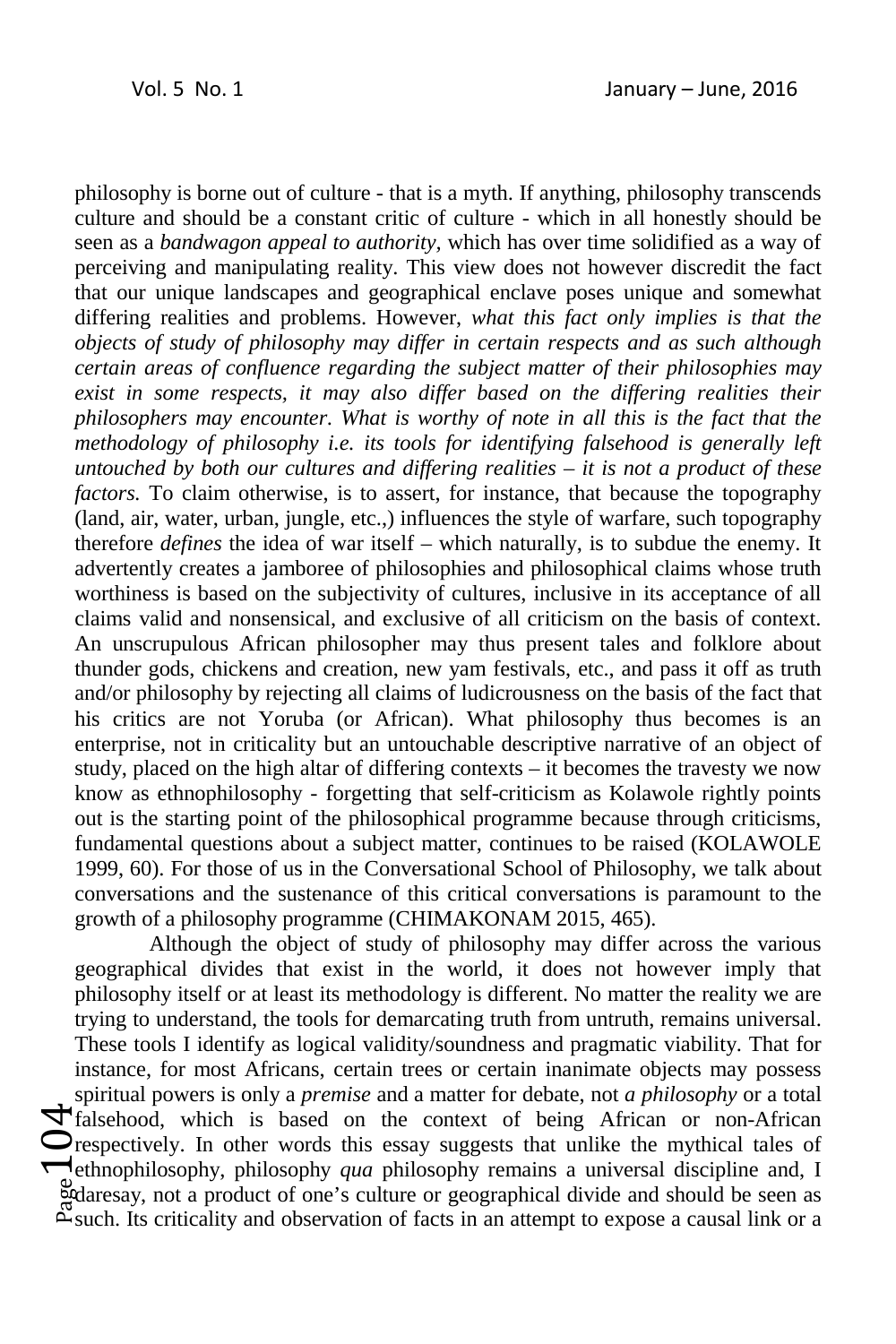chain of logical implications if any, as well as its drive to differentiate a *sequitur* from a *non sequitur* is universal and beyond the myth of ethnophilosophy.

Ethnophilosophy, I think, is a politically driven enterprise, an Afrocentrist campaign that is not in keeping with the tradition of true philosophy. It is driven by the need to safeguard one's *identity* as a philosopher from a certain culture, in a world dominated by the Western paradigm. With most African scholars on the offensive, the lines between ethnophilosophy proper and what I term *philosophical racism* are quite blurred and sometimes even non-existent. *Philosophical racism* is that urge to reject, suspect and disregard as irrelevant, a philosophical argument based on the cultural affiliations of the scholar involved. The tendency of most African philosophers to reject a notion based on continental affiliations rather than critical conversations only goes to buttress this point. The inglorious declarations of the irrationality of Africans by most Western scholars such as Hegel, Levy-Bruhl, Hume, Herbert Spencer, Max Muller, etc., as well as the drive to, as Uduma Oji puts it, "rationalise Africans out of humanity" by most Eurocentric scholars (UDUMA 2014, 127), had activated most African scholars to react, by basically showing that Africans too can do philosophy and in so doing, allowing all sorts of beliefs and ideologies to pass as African Philosophy (OYESHILE 2008, 59). However, when criticised some of these African Philosophers have created for themselves a mythical enclave of *anti-philosophy* with which to hide, deflecting all arrows of alleged westbased criticism on the basis of citizenship and context.

In line with the *will to ethnophilosophy*, there have been certain calls to indigenise or *Africanise* the curriculum of the philosophy taught in African tertiary institutions.<sup>1</sup> Although it is not a bad thing to make African students aware of their peculiar problems, the concern here is that by placing more emphasis on the differences in philosophical problems between the Westerner and the African, the student becomes a narrator, losing the ability to properly philosophise. Such a curriculum would rather teach students *what to philosophise about exactly* (which is context driven), rather than *how to philosophise* (which is universal). Our mode of studying and teaching philosophy should be redirected back to the latter. This is therefore what is necessary for true philosophical growth to be achieved in African philosophy.

<u>.</u>

 $\sum_{\substack{\text{sub} \text{sub} \ \text{gen} } }$  $<sup>1</sup>$  I am aware that a group of African philosophers – what one may describe as the</sup> Johannesburg Think Tank – from different universities across three continents gathered in September 2015 in the city of Johannesburg to discuss the possibility of Africanising  $_{\text{L}}$ the philosophy curriculum in African universities. The output of that meeting is to be published as a special issue of the South African Journal of Philosophy later in 2016. Some of us are curiously awaiting this publication.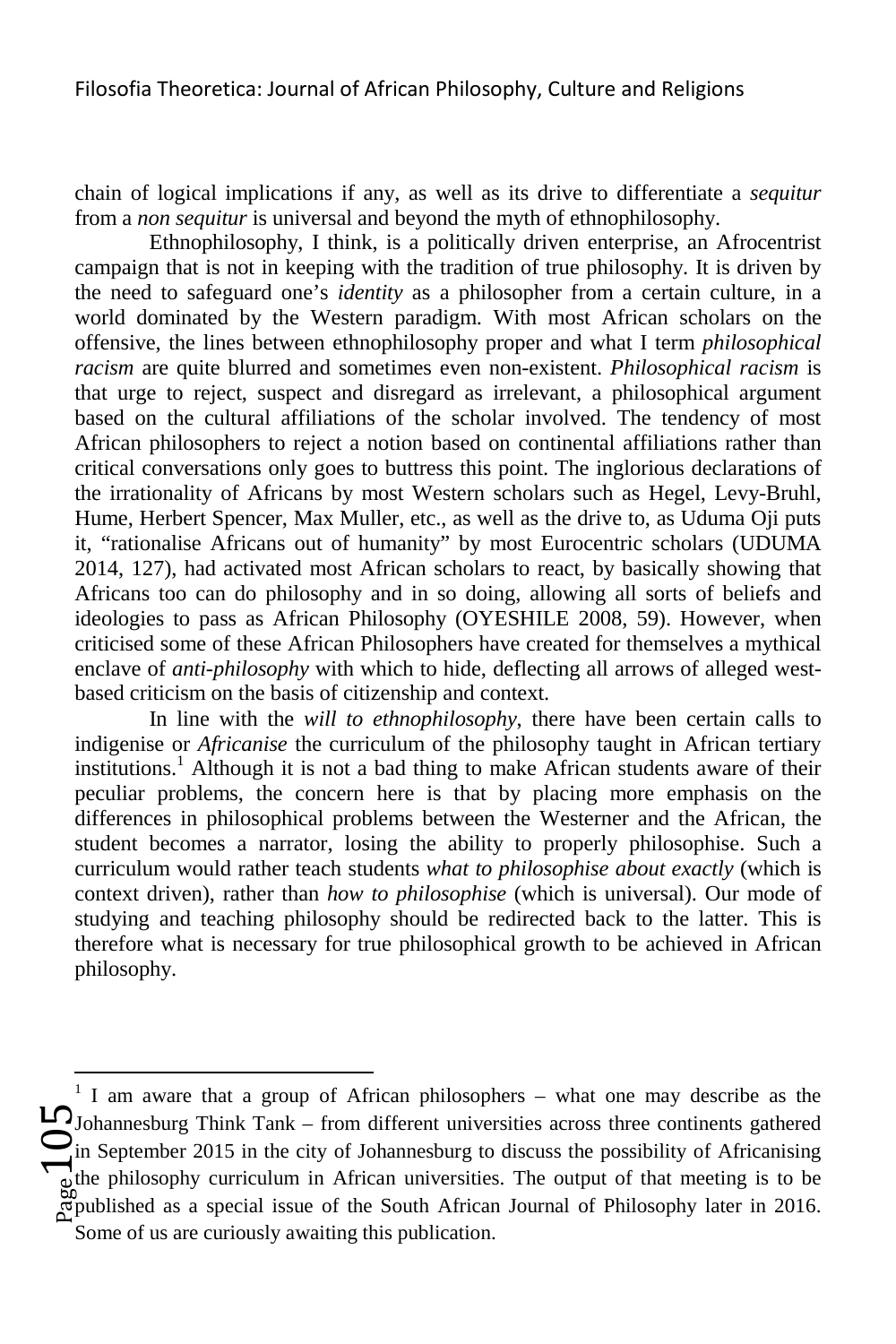# **Conclusion**

I have in this essay, sought to expose us to the conceptual deceptions of ethnophilosophy as well as the inconsistencies inherent in our intended or (sometimes) unintended use of ethnophilosophy as a template for how we do African philosophy. The exclusivist nature of ethnophilosophy ironically engenders philosophical underdevelopment and unoriginality in Africa. Thus whilst the ethnophilosopher fantasises about the philosophical nature of proverbs and folklore or the viability of ancient communitarianism in the modern epoch - invariably stuck in primeval traditionalism; giant strides are being made and new innovative ideas in all aspects of philosophy are constantly being churned out by others elsewhere. It is hoped, as earlier said, that in the spirit of true philosophy, this essay stirs up conversation concerning the direction of African philosophy, its true nature, the proper methodology for doing African philosophy and finally the question – does African Philosophy really need to be made *African?*

# **Relevant Literature**

- 1. AGADA, Ada. [Existence and Consolation: Reinventing Ontology, Gnosis and Values in African Philosophy]. 2015.  $3<sup>rd</sup>$  Logic Option Publishing: Calabar. Paperback
- 2. ASOUZU, Innocent. [Ibuaru The Heavy Burden of Philosophy Beyond African Philosophy], 2007. LIT VERLAG GmbH & Co. KG Wien: Zurich. Paperback
- 3. BODUNRIN, Peter."The Question of African Philosophy", [African Philosophy: An Introduction, 3rd ed. Wright, Richard, ed], pp. 1-24, 1984. University Press of America: Lanham, Md. Paperback.
- 4. CHIMAKONAM, Jonathan. O. "Transforming the African philosophical place through Conversations: An inquiry into the Global Expansion of Thought (GET)." [South African Journal of Philosophy]*,* Vol. 34, No. 4, Pp. 462-479, 2015*.* Paperback.



5. HOUNTONDJI, Paulin. "Knowledge as a Development Issue."[A Companion to African Philosophy, Kwasi Wiredu, Ed.], Pp. 529-537, 2004. Blackwell Publishing: Oxford. Paperback.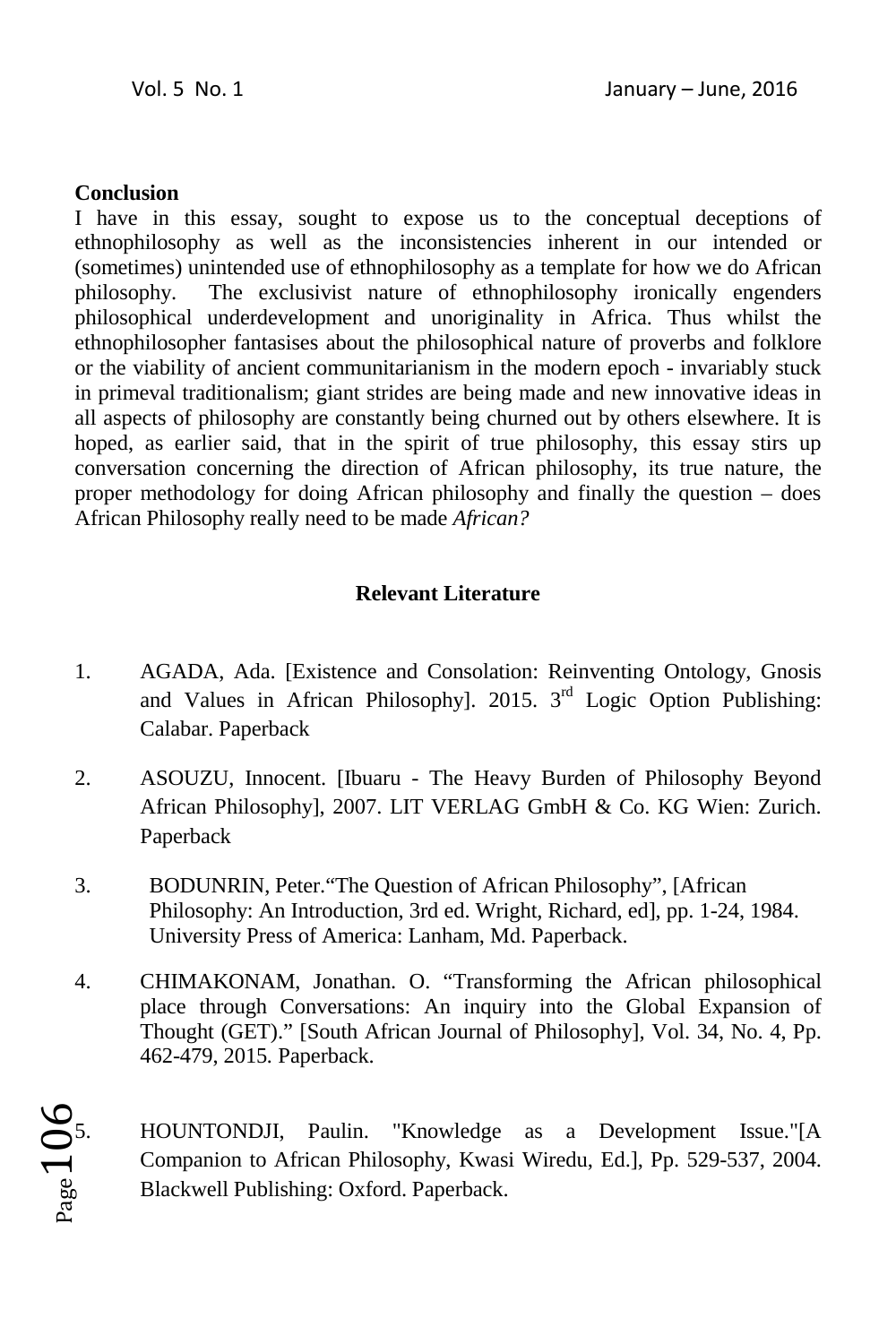Filosofia Theoretica: Journal of African Philosophy, Culture and Religions

- 6. \_\_\_\_\_. [African Philosophy: Myth and Reality, Second Revised ed.], 1996. Indiana University Press, Bloomington. Paperback.
- 7. KOLAWOLE, Owolabi. "Orientations in African Philosophy: A Critical Survey." [Indian Philosophical Quarterly], Vol. 26, No. 1, Pp. 59-70, 1999. Web.
- 8. MANGENA, Fainos. ""In Defense of Ethno-Philosophy: A Brief Response to Kanu's Eclectism."" [Filosofia Theoretica: Journal of African Philosophy, Culture and Religions], Vol. 3, No. 1, Pp. 96- 107, 2014. Paperback.
- 9. MAURIER, Henri. "Do We have an African Philosophy?", [African Philosophy: An Introduction, 3rd ed. Wright, Richard, ed], pp. 25-40, 1984. University Press of America: Lanham, Md. Paperback.
- 10. MOMOH, Campbel S. "Nature, Issues and Substance of African Philosophy", [The Substance of African Philosophy, 2<sup>nd</sup> edn, C. S. Momoh ed.], pp. 1-22, 2000. APP Publications: Auchi. Paperback.
- 11. ODERA, Oruka. "The Fundamental Principles in the Question of African Philosophy", [Second Order],Vol.4, No. 1. 1975. Pp. 44-55, Paperback.
- 12. OLELA, Henry. "The African Foundations of Greek Philosophy", [African Philosophy: An Introduction, 3rd ed. Wright, Richard, ed], pp. 77-92, 1984. University Press of America: Lanham, Md. Paperback.
- 13. ONYEWUENYI, Innocent. [African Origin of Greek Philosophy: An Exercise in Afrocentrism], 1993. SNAAP Press: Enugu. Paperback.
- 14. OUTLAW, Lucius. "African 'Philosophy: Deconstructive and Reconstructive Challenges", [The African Philosophy Reader, edited by Peter .H.Coetzee and A.P.J.Roux], pp. 162-191, 2003. Routledge: London. Paperback.
- $\sum_{\substack{\text{ge} \text{def} \ 16.}}$ 15. OYESHILE, Olatunji. "On Defining African Philosophy: History, Challenges and Perspectives." [Humanity & Social Sciences Journal], Vol. 3 No. 1, Pp. 57-64, 2008. Web.
	- 16. OZUMBA, Godfrey. "An Examination of Bodunrin's "The Question of African Philosophy." [From Footmarks to Landmarks on African Philosophy,